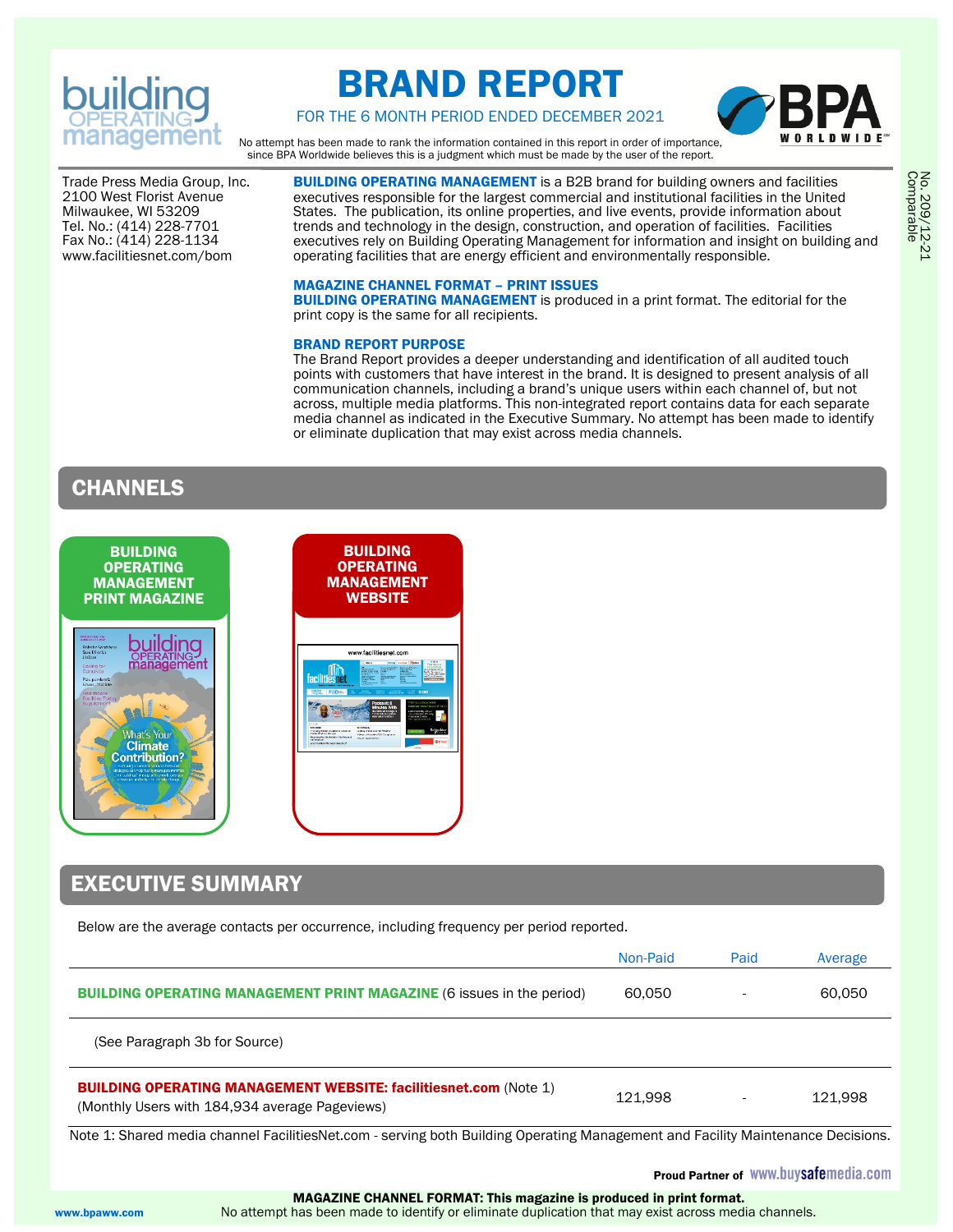#### FIELD SERVED

BUILDING OPERATING MANAGEMENT serves the field of facilities management, encompassing commercial buildings: office buildings, real estate/property management firms, developers, financial institutions, insurance companies, apartment complexes, civic/convention centers, including members of the Building Owners and Managers Association (BOMA), CoreNet Global, International Facility Management Association (IFMA) and the Association for Facilities Engineering (AFE); retail buildings: shopping centers and retail chain headquarters; medical buildings: hospitals, nursing homes, medical clinics, including members of the American Society for Hospital Engineering (ASHE); educational buildings: schools, colleges & universities, including members of the Association of Higher Education Facilities Officers (APPA); government buildings: federal, state, county, municipal, airports, military; industrial buildings: office and headquarter buildings of manufacturing firms, manufacturing plants, utilities; hospitality buildings: hotels, motels, restaurant chains; architectural/architecture and design firms, consultants, and contractors.

#### DEFINITION OF RECIPIENT QUALIFICATION

Qualified recipients are individuals in executive ownership and facilities management (building owners, developers, presidents, partners, CEO's, CFO's, CIO's, COO's, executive vice presidents, and other corporate officers; VP/directors of: facilities & buildings, real estate; property managers, assistant property managers, and asset managers; building and facility managers; VP/directors of energy services, superintendents of schools/school districts); and construction/engineering management (VP/directors of facilities engineering, design & construction; physical plant directors; project managers, energy managers, construction managers; staff architects, staff engineers, space planners, interior designers, energy directors).

| <b>AVERAGE NON-QUALIFIED CIRCULATION</b> |        | 1. AVERAGE QUALIFIED CIRCULATION BREAKOUT FOR PERIOD                                                  |                           |                       |                                              |                   | 2. QUALIFIED CIRCULATION BY ISSUES FOR PERIOD |
|------------------------------------------|--------|-------------------------------------------------------------------------------------------------------|---------------------------|-----------------------|----------------------------------------------|-------------------|-----------------------------------------------|
| Non-Oualified<br>Not Included Elsewhere  | Copies |                                                                                                       | Total<br>Qualified        | Oualified<br>Non-Paid | Oualified<br>Paid                            | <b>2021 Issue</b> | Total<br>Qualified                            |
| <b>Other Paid Circulation</b>            | 18     | Qualified<br>Circulation                                                                              |                           |                       | Copies Percent Copies Percent Copies Percent | July              | 60,050                                        |
| Advertiser and Agency                    | 919    | Individual<br>Sponsored                                                                               | 60.050 100.0 60.050 100.0 |                       | $\sim$                                       | August            | 60.050                                        |
| Allocated for Trade Shows                | 33     | Individually<br>Addressed<br>Membership                                                               |                           |                       |                                              | September         | 60.050                                        |
| and Conventions                          |        | <b>Benefit</b>                                                                                        |                           |                       |                                              | October           | 60.050                                        |
| All Other                                | 855    | Multi-Copy Same<br>Addressee                                                                          |                           |                       | $\overline{a}$                               | November          | 60.050                                        |
| <b>TOTAL</b>                             | 1,825  | <b>Single Copy Sales</b><br><b>TOTAL</b><br>QUALIFIED 60.050 100.0 60.050 100.0<br><b>CIRCULATION</b> |                           |                       | $\overline{a}$<br>$\sim$<br>$\sim$           | December          | 60.050                                        |
|                                          |        |                                                                                                       |                           |                       |                                              |                   |                                               |

3a. BUSINESS/OCCUPATION BREAKOUT OF QUALIFIED CIRCULATION FOR ISSUE OF JULY 2021

This issue equal to the average of the other 5 issues reported in Paragraph 2.

This publication conforms to the uniform business/industry/occupational breakout which was developed by the BPA Worldwide advertiser, agency and publisher committee for the Building Construction/Management Market in April 1986 and revised in February 1990 and November 1993, requiring participating<br>publications to report their circulation on a comparable basis by June 1986. A

|  |  | ICONIC DIEN CITCUIACIÓN ON A COMPATADIC DASIS DY JUNC 1900. A CODY OF THE COMPATADINTY DIOCHUIC CAN DE ODTAMENT DE A WOMUWIUC. |
|--|--|--------------------------------------------------------------------------------------------------------------------------------|
|  |  | $\Omega$ . $\Omega$ . $\Omega$ . $\Omega$ . The $\Gamma$                                                                       |

|                                                                                                                                                                                                                                      |                    |                     | Classification by Title (See Note 1)                                                                                                                                                                                                                                                                                                                                                                                               |                                                                                                                                                                                                                                                                                    |  |
|--------------------------------------------------------------------------------------------------------------------------------------------------------------------------------------------------------------------------------------|--------------------|---------------------|------------------------------------------------------------------------------------------------------------------------------------------------------------------------------------------------------------------------------------------------------------------------------------------------------------------------------------------------------------------------------------------------------------------------------------|------------------------------------------------------------------------------------------------------------------------------------------------------------------------------------------------------------------------------------------------------------------------------------|--|
|                                                                                                                                                                                                                                      |                    |                     | Executive Building Ownership &<br><b>Facilities Management</b>                                                                                                                                                                                                                                                                                                                                                                     | Construction/Engineering<br>Management                                                                                                                                                                                                                                             |  |
| <b>Business and Industry</b>                                                                                                                                                                                                         | Total<br>Qualified | Percent<br>of Total | Building Owners, Developers,<br>Presidents, Partners, CEO's,<br>CFO's, CIO's, COO's, Exec. Vice<br>Presidents and other Corporate<br>Officers: VP/Directors of:<br>Facilities & Buildings, Real<br>Estate; Property Managers,<br>Assistant Property Managers,<br>and Asset Managers; Building<br>and Facilities Managers;<br>VP/Directors of Energy<br>Services; Superintendents of<br>Schools/School Districts<br>(Note 1)<br>(A) | VPs/Directors of: Facilities<br>Engineering,<br>Design & Construction; Physical<br>Plant Directors; Project<br>Managers, Energy Managers,<br><b>Construction Managers: Staff</b><br>Architects, Staff Engineers,<br>Space Planners, Interior<br>Designers, Energy Directors<br>(B) |  |
| <b>1. COMMERCIAL BUILDINGS:</b><br>Office Buildings, Real Estate/Property Management Firms,<br>Developers, Financial Institutions, Insurance Companies, Apartment<br>Complexes, Civic/Conventions Centers, including members of AFE, | 18,428             | 30.7                | 16,826                                                                                                                                                                                                                                                                                                                                                                                                                             | 1,602                                                                                                                                                                                                                                                                              |  |
| BOMA, CoreNet Global (formerly NACORE) and IFMA<br><b>2. EDUCATIONAL BUILDINGS:</b><br>Schools, Colleges & Universities including members of APPA                                                                                    | 18,038             | 30.0                | 16,691                                                                                                                                                                                                                                                                                                                                                                                                                             | 1,347                                                                                                                                                                                                                                                                              |  |
| <b>3. MEDICAL BUILDINGS:</b><br>Hospitals, Nursing Homes, Medical Clinics including members of<br><b>ASHE</b>                                                                                                                        | 13,721             | 22.9                | 12,242                                                                                                                                                                                                                                                                                                                                                                                                                             | 1,479                                                                                                                                                                                                                                                                              |  |
| <b>4. GOVERNMENT BUILDINGS:</b><br>Federal, State, County, Municipal, Airports & Military                                                                                                                                            | 4,689              | 7.8                 | 3,635                                                                                                                                                                                                                                                                                                                                                                                                                              | 1,054                                                                                                                                                                                                                                                                              |  |
| <b>5. INDUSTRIAL BUILDINGS:</b><br>Office and Headquarter buildings of Manufacturing Firms,<br><b>Manufacturing Plants, Utilities</b>                                                                                                | 2,001              | 3.3                 | 1,575                                                                                                                                                                                                                                                                                                                                                                                                                              | 426                                                                                                                                                                                                                                                                                |  |
| <b>6. HOSPITALITY BUILDINGS:</b><br>Hotels, Motels, Restaurant Chains                                                                                                                                                                | 1,385              | 2.3                 | 1.168                                                                                                                                                                                                                                                                                                                                                                                                                              | 217                                                                                                                                                                                                                                                                                |  |
| <b>7. RETAIL BUILDINGS:</b><br>Shopping Centers and Retail Chain Headquarters                                                                                                                                                        | 886                | 1.5                 | 798                                                                                                                                                                                                                                                                                                                                                                                                                                | 88                                                                                                                                                                                                                                                                                 |  |
| Sub-Total                                                                                                                                                                                                                            | 59,148             | 98.5                | 52,935                                                                                                                                                                                                                                                                                                                                                                                                                             | 6,213                                                                                                                                                                                                                                                                              |  |
| Architectural and Design Firms, Consultants, Contractors                                                                                                                                                                             | 902                | 1.5                 |                                                                                                                                                                                                                                                                                                                                                                                                                                    |                                                                                                                                                                                                                                                                                    |  |
| <b>TOTAL QUALIFIED CIRCULATION</b><br><b>PERCENT</b>                                                                                                                                                                                 | 60,050<br>100.0    | 100.0               |                                                                                                                                                                                                                                                                                                                                                                                                                                    |                                                                                                                                                                                                                                                                                    |  |

Note 1: Additional title classifications are included at the publisher's option.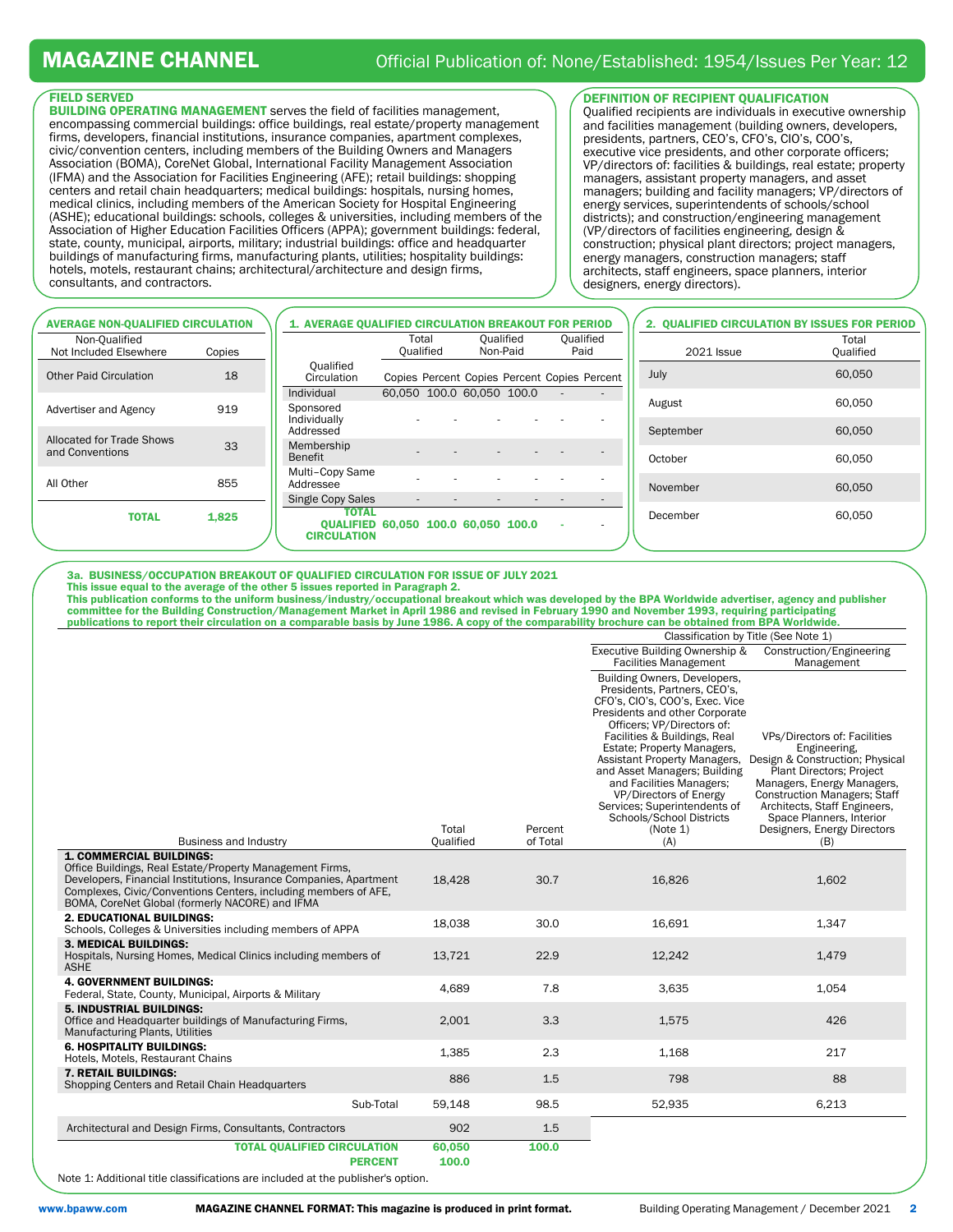| 3b. QUALIFICATION SOURCE BREAKOUT OF QUALIFIED CIRCULATION FOR ISSUE OF JULY 2021 |                         |                          |  |  |  |
|-----------------------------------------------------------------------------------|-------------------------|--------------------------|--|--|--|
| <b>Qualification Source</b>                                                       | Total<br>Qualified      | Percent                  |  |  |  |
| Direct Request:                                                                   | 57.879                  | 96.4                     |  |  |  |
| Request from recipient's company:<br>Ш.                                           | 13                      | $\blacksquare$           |  |  |  |
| III. Membership Benefit:                                                          | $\blacksquare$          | $\blacksquare$           |  |  |  |
| IV. Communication (other than request):                                           |                         | $\blacksquare$           |  |  |  |
| V. <b>TOTAL</b> - Sources other than above (listed alphabetically):               | 2,158                   | 3.6                      |  |  |  |
| Association rosters and directories                                               | 2,120                   | 3.5                      |  |  |  |
| <b>Business directories</b>                                                       | $\overline{a}$          | $\overline{\phantom{a}}$ |  |  |  |
| Manufacturer's, distributor's, and wholesaler's lists                             | ۰                       | $\overline{\phantom{a}}$ |  |  |  |
| Other sources                                                                     | 38                      | 0.1                      |  |  |  |
| VI. Single Copy Sales:                                                            | ۰                       | $\blacksquare$           |  |  |  |
| <b>TOTAL QUALIFIED CIRCULATION</b>                                                | 60,050                  | 100.0                    |  |  |  |
|                                                                                   | 100.0<br><b>PERCENT</b> |                          |  |  |  |

Note: In these unprecedented times caused by the coronavirus (COVID-19) pandemic, resulting in workplace closures, sporadic workplace visits and work-from-home<br>solutions, consent and renewal campaigns are impacted. Therefo

|                                                                       | <b>Audited Data</b>    | <b>Audited Data</b>            | <b>Audited Data</b>    | <b>Audited Data</b>            | <b>Audited Data</b>    | Circulation Claim                 |
|-----------------------------------------------------------------------|------------------------|--------------------------------|------------------------|--------------------------------|------------------------|-----------------------------------|
| 6-Month Period Ended:                                                 | January - June<br>2019 | <b>July - December</b><br>2019 | January – June<br>2020 | <b>July - December</b><br>2020 | January – June<br>2021 | <b>July - December</b><br>$2021*$ |
| Total Audit Average Qualified:                                        | 73,052                 | 73,050                         | 73,050                 | 73,050                         | 60,050                 | 60,050                            |
| <b>Qualified Non-Paid:</b>                                            | 73.052                 | 73.050                         | 73.050                 | 73.050                         | 60.050                 | 60,050                            |
| <b>Qualified Paid:</b>                                                |                        | $\overline{a}$                 |                        | $\sim$                         |                        | $\overline{\phantom{a}}$          |
| Post Expire Copies included in<br><b>Total Qualified Circulation:</b> | $*$ NC                 | $*$ NC                         | $**NC$                 | $**NC$                         | $**NC$                 | $**NC$                            |
| Average Annual Order Price:                                           | $*$ NC                 | $*$ NC                         | $**NC$                 | $**NC$                         | $*$ NC                 | $*$ NC                            |

\*NOTE: July – December 2021 data is unaudited. With each successive period, new data will be added until six 6-month periods are displayed. \*\*NC = None Claimed.

### GEOGRAPHICAL BREAKOUT OF QUALIFIED CIRCULATION FOR ISSUE OF JULY 2021\*

| <b>State</b>            | <b>Total Qualified</b> | Percent | <b>State</b>                       | <b>Total Qualified</b> | Percent |
|-------------------------|------------------------|---------|------------------------------------|------------------------|---------|
| Maine                   | 306                    |         | Kentucky                           | 695                    |         |
| New Hampshire           | 291                    |         | Tennessee                          | 1,061                  |         |
| Vermont                 | 121                    |         | Alabama                            | 652                    |         |
| Massachusetts           | 1,739                  |         | Mississippi                        | 517                    |         |
| Rhode Island            | 207                    |         | <b>EAST SO. CENTRAL</b>            | 2,925                  | 4.9     |
| Connecticut             | 752                    |         | Arkansas                           | 683                    |         |
| <b>NEW ENGLAND</b>      | 3,416                  | 5.7     | Louisiana                          | 652                    |         |
| New York                | 4,266                  |         | Oklahoma                           | 933                    |         |
| New Jersey              | 1.716                  |         | Texas                              | 5,024                  |         |
| Pennsylvania            | 2,750                  |         | <b>WEST SO. CENTRAL</b>            | 7,292                  | 12.1    |
| <b>MIDDLE ATLANTIC</b>  | 8,732                  | 14.5    | Montana                            | 296                    |         |
| Ohio                    | 2,508                  |         | Idaho                              | 276                    |         |
| Indiana                 | 1,253                  |         | Wyoming                            | 134                    |         |
| <b>Illinois</b>         | 3,268                  |         | Colorado                           | 983                    |         |
| Michigan                | 1,684                  |         | <b>New Mexico</b>                  | 291                    |         |
| Wisconsin               | 1.352                  |         | Arizona                            | 858                    |         |
| <b>EAST NO. CENTRAL</b> | 10.065                 | 16.8    | Utah                               | 471                    |         |
| Minnesota               | 1.283                  |         | Nevada                             | 356                    |         |
| lowa                    | 1,024                  |         | <b>MOUNTAIN</b>                    | 3,665                  | 6.1     |
| Missouri                | 1,857                  |         | Alaska                             | 178                    |         |
| North Dakota            | 263                    |         | Washington                         | 1,104                  |         |
| South Dakota            | 295                    |         | Oregon                             | 597                    |         |
| Nebraska                | 649                    |         | California                         | 5.046                  |         |
| Kansas                  | 964                    |         | Hawaii                             | 144                    |         |
| <b>WEST NO. CENTRAL</b> | 6,335                  | 10.5    | <b>PACIFIC</b>                     | 7,069                  | 11.8    |
| Delaware                | 187                    |         | <b>UNITED STATES</b>               | 60,012                 | 99.9    |
| Maryland                | 1,484                  |         | <b>U.S. Territories</b>            | 34                     |         |
| Washington, DC          | 525                    |         | Canada                             |                        |         |
| Virginia                | 1,477                  |         | Mexico                             |                        |         |
| West Virginia           | 275                    |         | Other International                |                        |         |
| North Carolina          | 1,509                  |         | APO/FPO                            | 4                      |         |
| South Carolina          | 649                    |         |                                    |                        |         |
| Georgia                 | 1,670                  |         |                                    |                        |         |
| Florida                 | 2,737                  |         | <b>TOTAL QUALIFIED CIRCULATION</b> | 60,050                 | 100.0   |
| <b>SOUTH ATLANTIC</b>   | 10,513                 | 17.5    |                                    |                        |         |